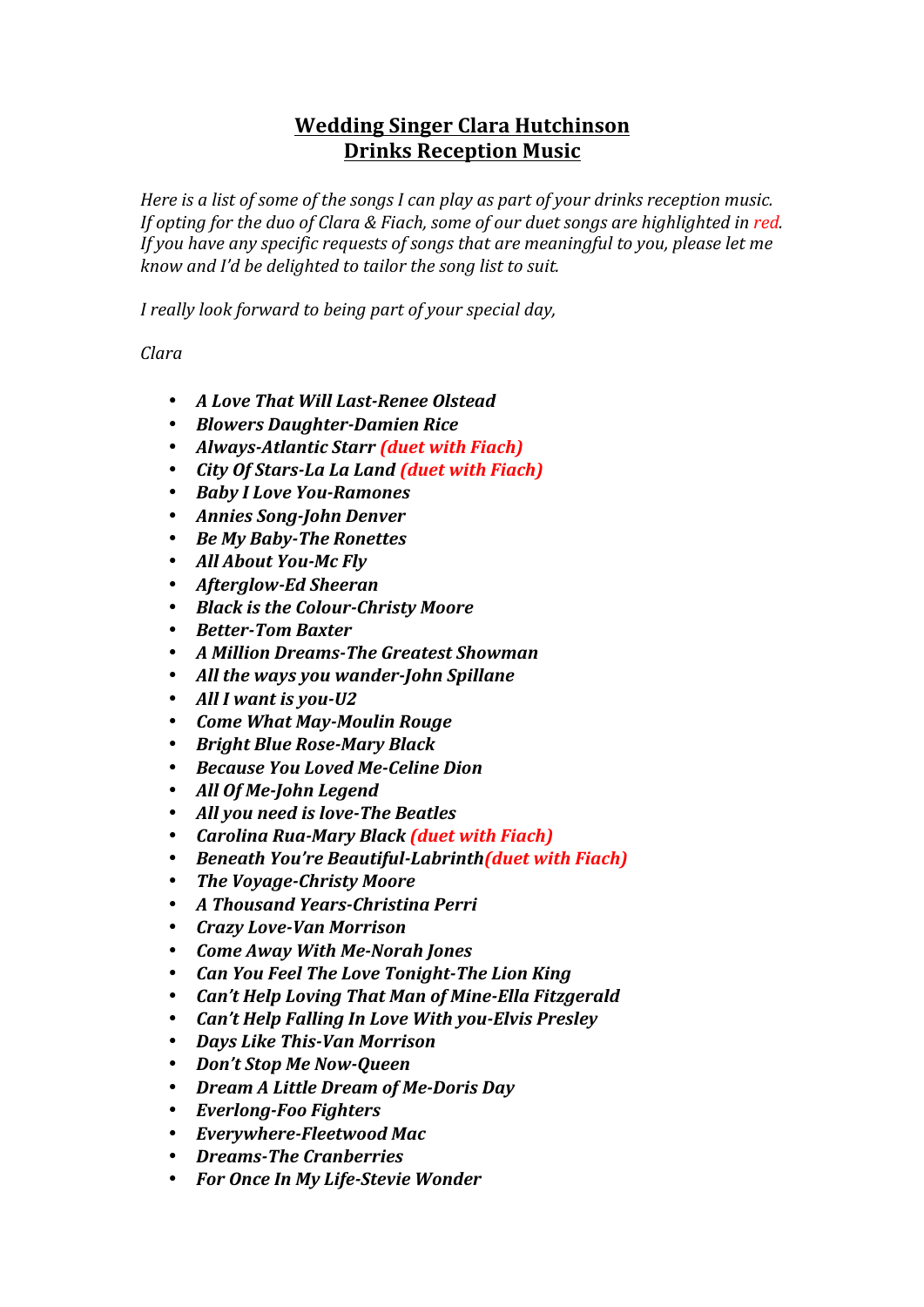- *Feels Like Home-Chantal Kreviazuk*
- *Fields of Gold-Eva Cassidy*
- *Fly Me To The Moon-Frank Sinatra*
- *From This Moment-Shania Twain*
- *Feeling Good-Nina Simone*
- *Everything I need-Skylar Gray*
- *Everything-Michael Buble*
- Falling Slowly-Glen Hansard & Marketa Irglova (duet with Fiach)
- *Especially for You-Kylie & Jason (duet with Fiach)*
- *Greatest Day-Take That*
- *How Long Will I Love You-Ellie Goulding*
- *Time of Your Life-Green Day*
- *Here Comes The Sun-The Beatles*
- *Going To The Chapel & we're gonna get married-The Dixie Cups*
- *God Bless The Broken Road-Rascal Flatts*
- *Homeward Bound-Simon & Garfunkel (duet with Fiach)*
- *Happy Together-The Turtles*
- *Higher Love-James Vincent McMorrow*
- *Home-Edward Sharpe & The Magnetic Zeros*
- *Ho Hey-The Lumineers*
- *Heaven-Bryan Adams*
- *Jackson-Johnny Cash (duet with Fiach)*
- *If I Should Fall Behind-Bruce Springsteen*
- If you were to fall-Christy Hennessy (duet with Fiach)
- *I'll be there-Jackson 5 (duet with Fiach)*
- *I won't give up-Jason Mraz*
- *I Get to Love You-Ruelle*
- *I'm A Believer-The Monkees*
- *I'm Yours-Jason Mraz*
- *I Say a Little Prayer-Aretha Franklin*
- *I wanna grow old with you-The Wedding Singer*
- Is this love-Bob Marley
- *I got you babe-UB40 (duet with Fiach)*
- *Kiss Me-Sixpence none the richer*
- Love is in the air-John Paul Young
- *La Vie En Rose-Edith Pief*
- *Love Can Build A Bridge-Judds*
- *Lets Stay Together-Al Green*
- *Lean On Me-Bill Withers*
- *Marry You-Bruno Mars*
- Next to Me-Emilie Sande
- *Love At First Sight-Kylie Minogue*
- Lucky-Jason Mraz (duet with Fiach)
- *No Frontiers-Mary Black*
- *Photograph-Ed Sheeran*
- *On Top Of The World-Imagine Dragons*
- *Perfect-Ed Sheeran*